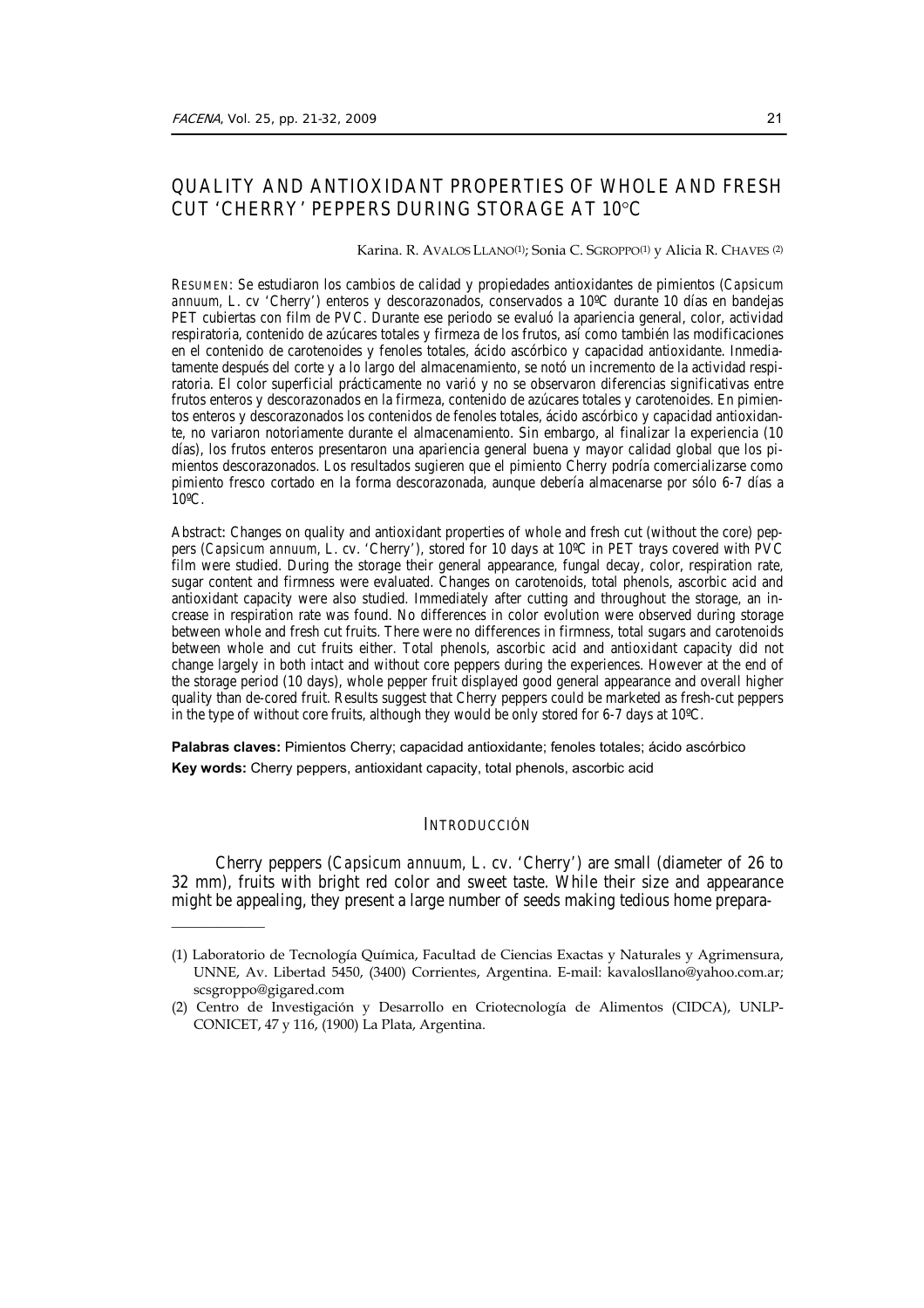tion operations. Fresh-cut products are lightly processed fruits and vegetables with increased functionality maintaining most properties of fresh products (Salunkhe *et al*., 1991). However, in general fresh cut products deteriorate rapidly and show reduced shelf-life compared to whole fruits and vegetables (Conesa *et al*., 2007b). During their preparation there are different steps as selection, washing, cutting, seed separation, draining and packaging, which have a great influence in the organoleptic, nutritional and microbiological characteristics of the final product. These vegetables can show symptoms of deterioration as dehydration, color and texture changes, loss juice and/or microbial growth during the storage. In order to minimize these effects and to achieve a high quality product, it is crucial to select properly the variety and maturity of the raw material, process, packaging and storage conditions (Watada *et al*., 1999).

 Peppers (*Capsicum annuum*, L.) are a good source of bioactive compounds (Howard *et al.,* 2000). Ascorbic acid, phenolic and carotenoid compounds contribute to the nutritional value and to the health-promoting properties of sweet peppers (Raffo *et al*., 2007).

 There are no studies about the postharvest behavior of Cherry peppers and less of the evolution of physical and compositional parameters of lightly processed-Cherry peppers during refrigerated storage. The purpose of this paper is to evaluate the changes on quality parameters and antioxidant properties of whole and cut 'Cherry' peppers during storage at 10ºC.

### MATERIALS AND METHODS

*Plant material.* Cherry peppers (*C. annuum*, L. cv. 'Cherry') produced in Corrientes city (Argentina), having 95-100% red color, were used for this study. Fruit free of damage and uniform size (weight:  $10 \pm 1.1$  g) were selected.

*Processing and storage.* Peppers were carried to the lab within 24 hours of being harvested. Fruits were washed with chlorinated water (100 mg/L, 20 seconds) and then divided into three lots. Cores of fruits from one of the lots were removed, a small area of tissue was extracted around of their peduncle with a 13 mm diameter core-borer and their seeds and placental tissue were eliminated (without core). Peppers from the second group were cut into halves (from which seeds were also removed), and those from the third lot were not cut. Fruits from the three lots were packaged in crystalline PET trays and covered with PVC film. Twelve trays for each treatment were prepared, containing each one approximately 70 g (7 fruits). The trays were stored at 10ºC for 10 days and were sampled at day 0 and during storage (3 trays separated by type of cut and storage time). Samples were immediately processed or otherwise frozen at -20  $^{\circ}$ C until analysis. The complete experiment was repeated three times. Since results from the different experiments showed a similar trend data from the first one is shown. Measurements determinations were done in triplicate on vegetal material corresponding to different combinations type of cut/storage time.

*Sensory quality.* A subjective evaluation of the whole or cut- fruits were realized, in a storage time determined, examining visually their general appearance (taking into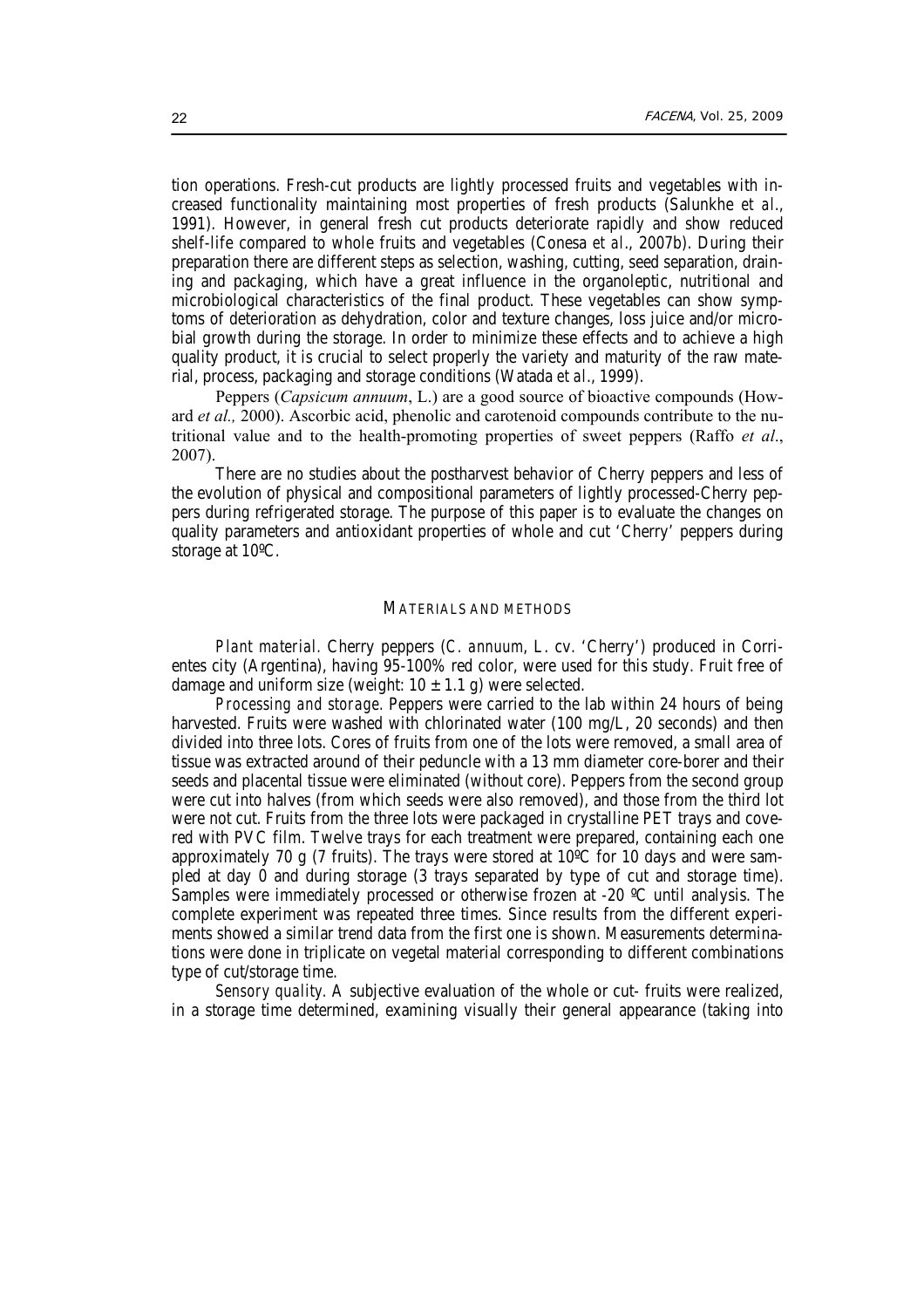account color, brightness, firmness, dehydration). The percentage of fruits which presented macroscopic fungal growth was visually evaluated.

In order to evaluate the general appearance, the following scale was used:  $1 = \text{very}$ good or fresh appearance,  $2 = \text{good}$ ,  $3 = \text{fair}$ ,  $4 = \text{poor}$ . The index of general appearance (I) was calculated for a determined time, trough this formula:

$$
I = \frac{1n + 2n + 3n + 4n}{N}
$$

where:

*n*: number of fruits or pieces in that category.

*N*: total number of examined fruits or pieces.

It was considered that fruits lost market quality when I >2.

*Color.* Fruit color was evaluated with a colorimeter (Minolta, Model CR-300), by measuring the L<sup>\*</sup>, a<sup>\*</sup> and b<sup>\*</sup> parameters in three zones of each fruit. Ten fruits from each type of cut and storage time were analyzed.

*Respiration rate.* Ten fruits were placed in a hermetic jar, the CO<sub>2</sub> produced by fruits was determined, during an hour, realizing the test every 5 minutes, using a sensor IR (Alnor Compu Flow® Model 8650). From the obtained straight line the CO2 production rate was calculated. Results were expressed as  $\mu$ L CO<sub>2</sub>/g h.

*Total sugars*. Five grams of tissue was ground with 30 mL of ethanol. The mixture was homogenized for 15 min in a homogenizer stirrer (GLAS-COL, Model 099C K4424, Terre Huate, IN, USA) and then centrifuged at 5000 x *g* for 10 min. The supernatant was utilized to determine total sugar content by the anthrone method (Southgate, 1976). The absorbance was measured at 620 nm. A calibration curve was prepared by using glucose as a standard. Results were expressed as grams of glucose per 100 grams of fresh weight (f.w.).

*Firmness.* The maximum force of penetration was recorded. Firmness was measured by using a Texture Analyzer (TA-XT2i) by compression tests. Each fruit piece was penetrated 3 mm with a 3 mm diameter flat probe at a rate of 0.5 mm/s on the equatorial zone. Fifteen fruits of similar size were used. Eight determinations were done in each fruit.

*Total carotenoids*. Carotenoids determination was performed by visible spectrophotometry. Five grams of tissue was ground in 35 mL of acetone and homogenized for 15 min. The mixture was vacuum filtered, washing the residue with acetone until a complete disappearance of color in the tissue. The volume of the acetonic extract was measured. Afterwards, 25 mL of it were transferred to a separating funnel and then the carotenoids were extracted with 25 mL of petroleum ether 35-60 bp. The volume of the ethereal extract was measured and its absorbance was determined at 450 nm. The extinction coefficient was 2.5x10<sup>5</sup> mL/g cm (Davies *et al.*, 1970). Results were expressed as micrograms of β-carotene per gram of fresh weight.

*Total phenols.* Five grams of tissue was ground in 30 mL of ethanol. The mixture was homogenized for 15 min in a homogenizer stirrer (GLAS-COL, Model 099C K4424, Terre Huate, IN, USA) and then centrifuged at 5000 x *g* for 10 min. Total phenolic content in the supernatant was determined using Folin-Ciocalteau reagent (Singleton *et al*.,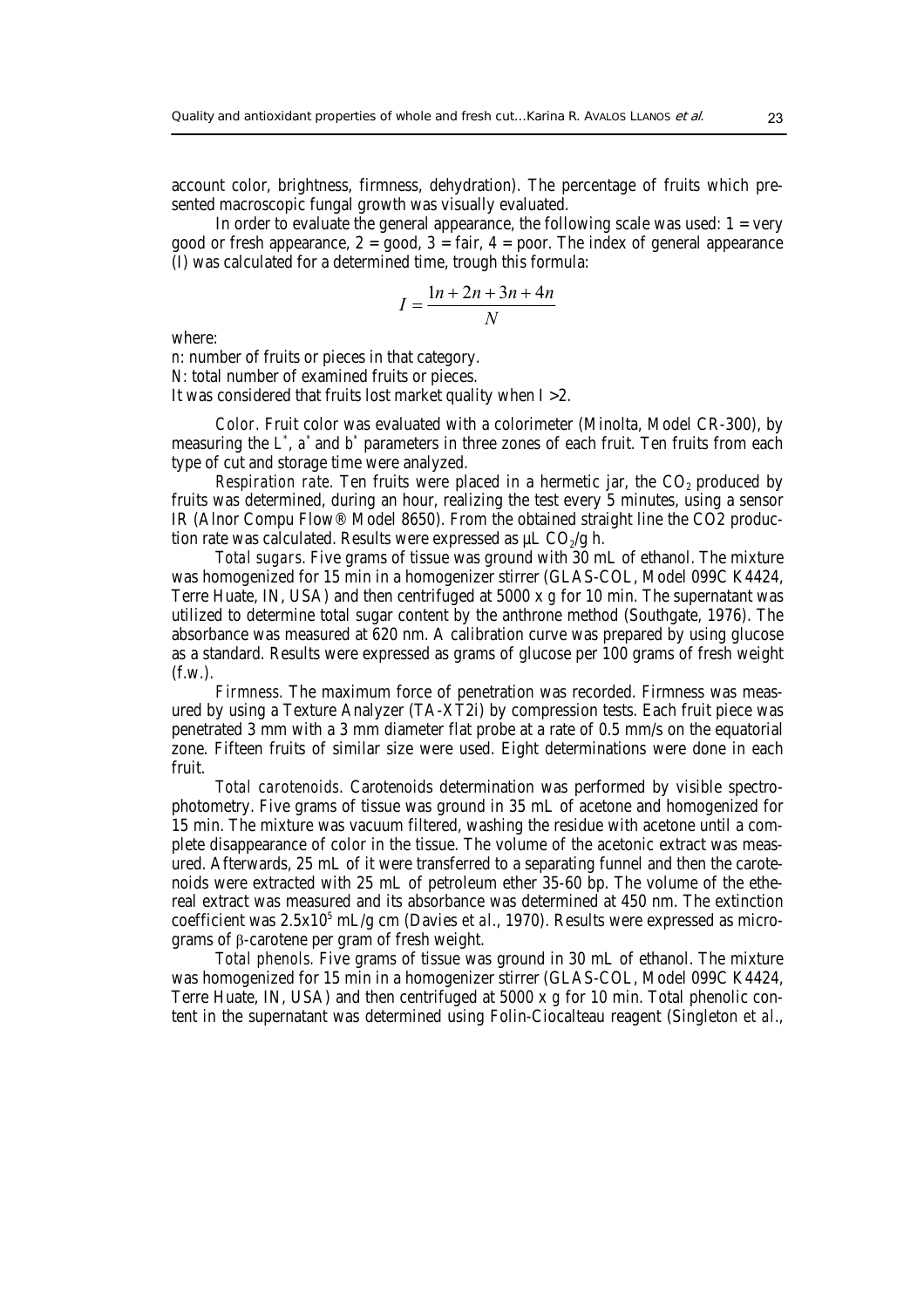1999). The absorbance was measured at 760 nm and the total phenols content was calculated using  $1.13x10<sup>3</sup>$  mol/L clorogenic acid as standard. Results were expressed in milligrams of clorogenic acid per gram of fresh weight.

*Ascorbic acid content.* The content in ascorbic acid of peppers was assessed by HPLC using a Shimadzu LC-10AT chromatograph, with a UV-visible detector Shimadzu SPD-10A. Ten grams of sample were homogenized in 0.05 mol/L  $H_3PO_4$  (Nisperos-Carriedo *et al*., 1992). The mixture was filtered and centrifuged at 10000 x *g* for 20 min at 4 ºC. The resultant supernatant was filtered prior to the injection into the chromatograph, through nylon membranes of 0.45 µm. The mobile phase was methanol:H2O  $(30:70)$ , pH: 2.8 (with 0.05 mol/L H<sub>3</sub>PO<sub>4</sub>), at a flow rate of 1mL/min and the chromatographic column used was Supelcosil LC 18.5 µm x 250 mm. Absorbance at 260 nm was determined. For identification and quantification a 1.53 x 10 $^3$  mol/L standard ascorbic acid solution was used. Results were expressed in milligrams of ascorbic acid per 100 grams of fresh weight.

*Antioxidant capacity.* In order to determine the antioxidant activity of fruits the radical chromogen 2,2-diphenyl-1-picrylhydrazyl (DPPH<sup>®</sup>) in methanol solution was used (Brand-Williams *et al.,* 1995). Five grams of tissue were ground in 30 mL of ethanol by using a homogenizer stirrer (GLAS-COL, Model 099C K4424, Terre Huate, IN, USA). The extract was centrifuged at 5000 x *g* for 10 min. Different aliquots of supernatant (0-600  $\mu$ L) were added to test tubes containing 3.4 mL of 7.61x10<sup>-5</sup> mol/L DPPH<sup> $^{\bullet}$ </sup> in methanol prepared daily (final volume of reaction: 4 mL). Absorbance at 517 nm was measured with a spectrophotometer Metrolab 1700 at different times until the reaction reached a plateau. The % of remaining DPPH<sup>®</sup> against the volume of extract was then plotted to obtain the amount of extract necessary to decrease the initial DPPH<sup>®</sup> concentration by 50%, which was defined as  $EC_{50}$ . Results were expressed in milligram of fresh weight.

*Statistical analysis.* Experiments were performed according to a factorial design. The factors were the type of cut and the storage time. Data were statistically analyzed by the analysis of variance (ANOVA), and means were compared by the test LSD at a significance level of 0.05 (InfoStat, 2002).

### RESULTS AND DISCUSSION

 Fig. 1 shows the index of general appearance (I) during storage at 10°C. The general aspect of whole peppers relatively unchanged during storage, reaching a good general appearance ( $I = 2$ ) after 10 days at 10 $^{\circ}$ C. In contrast the cut fruits showed a continuous and more rapid decline in quality, reaching an index between good and fair ( $I = 2.5$ -2.7) after 10 days. However, the cut peppers were still marketable at 6 days of storage.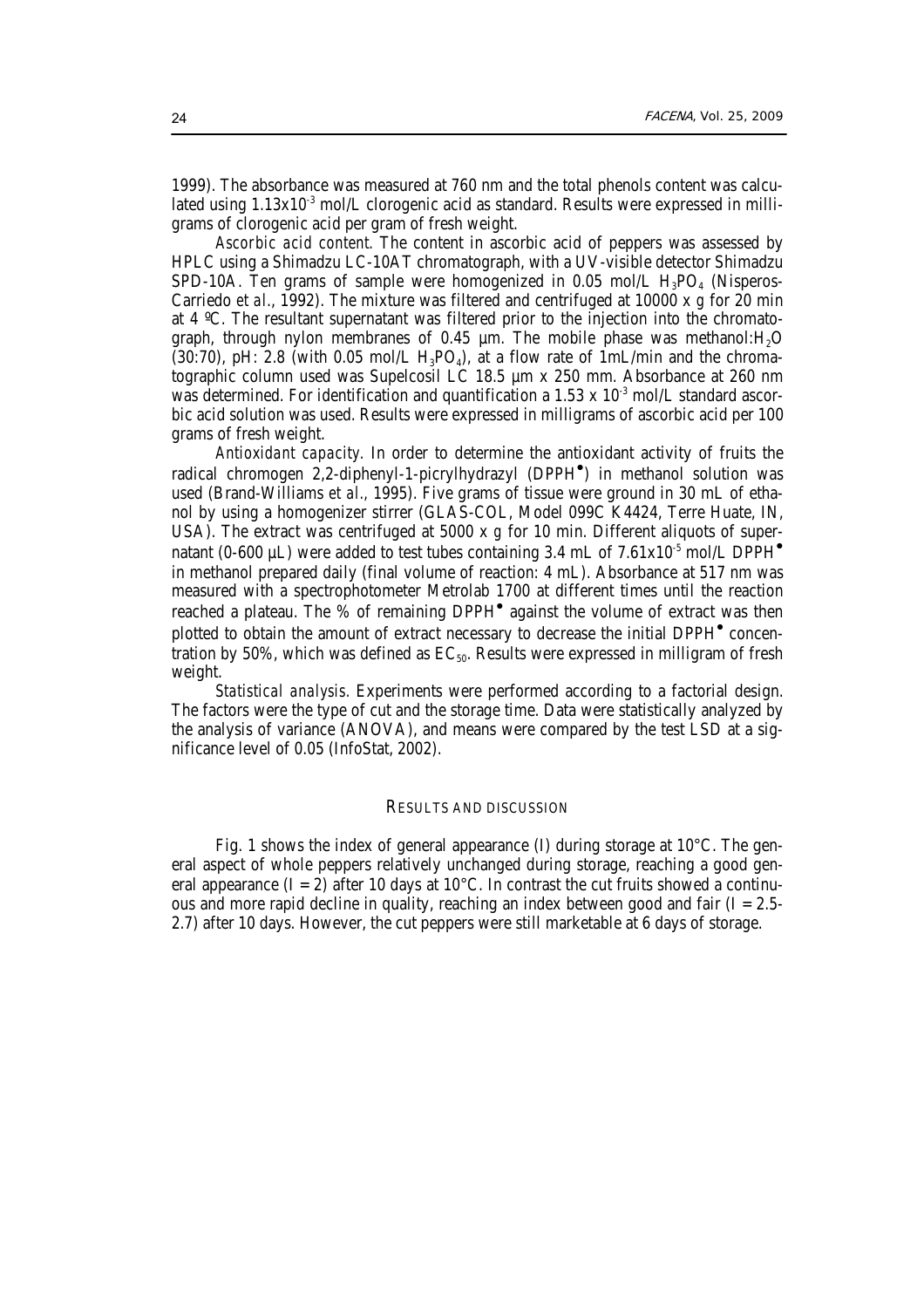

**Fig. 1**: Index of general appearance (I) in whole (□), de-cored (**■**) and halved ( ░ ) Cherry peppers stored during 10 days at 10°C. (LSD<sub>0.05</sub> = 1.2).



**Fig. 2**: Changes in (a) lightness  $(L^*)$  and (b)  $a^*$  value of whole  $(\square)$  and de-cored  $(\square)$  fruit stored at 10<sup>°</sup>C. \*Value significantly different from that corresponding to whole peppers (LSD<sub>L\*</sub> = 0.46;  $LSD<sub>a</sub> = 1.14$ .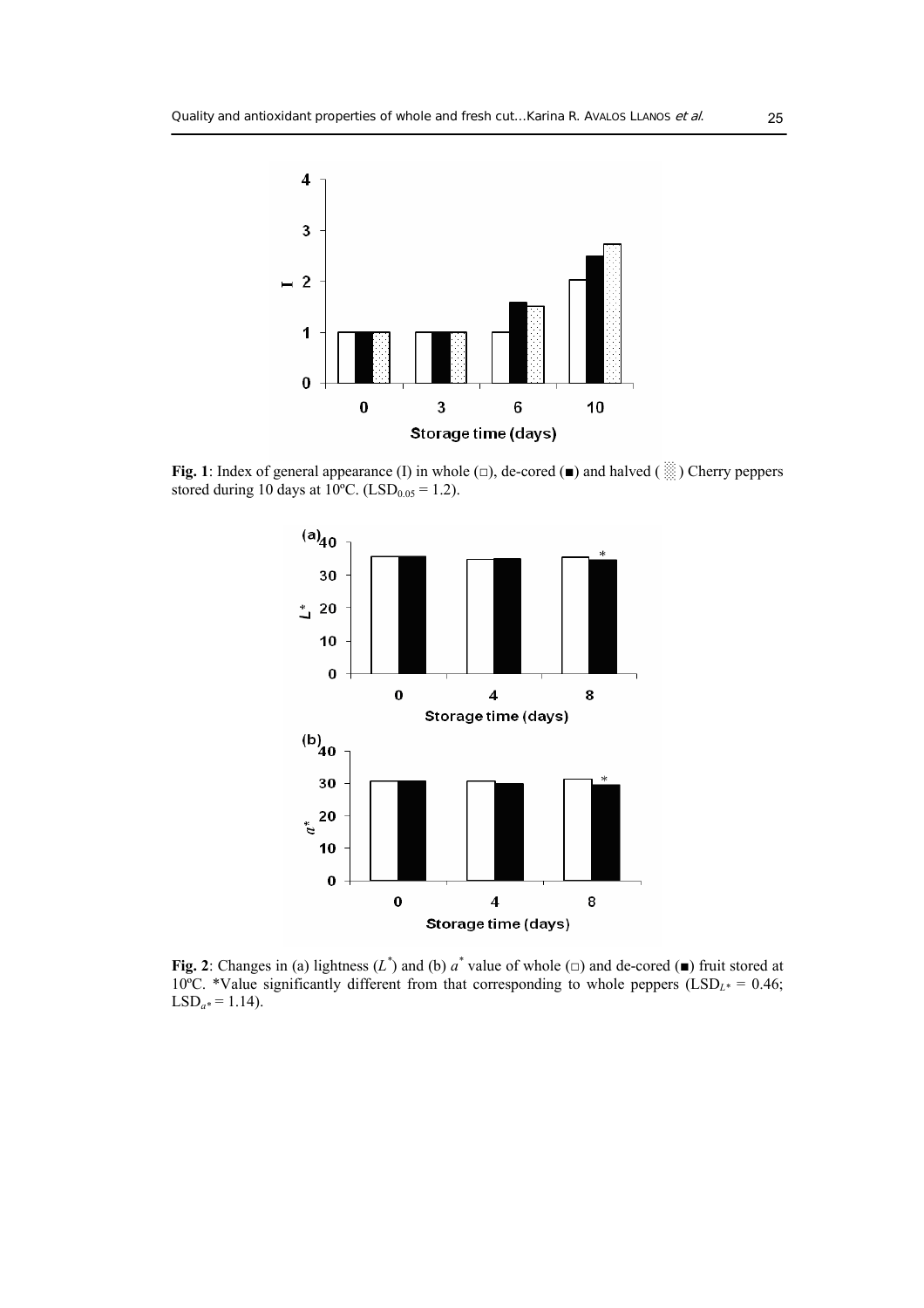In the case of decay, higher incidence was observed in cut halves fruits after 10 days at 10°C (approximately 50% of fruits) (data not shown). Since the halved peppers were the most deteriorated, the following experiences were performed with only a type of cut (without core fruits).

Lightness parameter (L<sup>\*</sup>) presented an initial value of 35.6 ± 1.0 (Fig. 2a), which was close to the reported for peppers cv. Zafiro (90% red) (Vicente *et al*., 2005). No differences in fruit lightness (*L\** ) were found between intact and without core fruits until the eight day of storage at 10ºC when without core peppers showed a value of *L\** 2.5% lower than that of control fruits. The parameter *a\** showed a similar evolution (Fig. 2b), for both treatments. Concerning parameter  $b^*$ , there were no differences between control and cut fruits during storage (data not shown). No variation in superficial color parameters during storage could be due to the fact that the fruits were already at advanced ripening stage.



**Fig. 3**: Changes in (a) respiration rate, (b) sugar content and (c) firmness of whole  $(\square)$  and decored ( $\blacksquare$ ) fruit stored at 10<sup>o</sup>C. (LSD<sub>respiration rate</sub> = 28.99; LSD <sub>sugar content</sub> = 0.1; LSD  $_{\text{firmness}}$  = 1.16).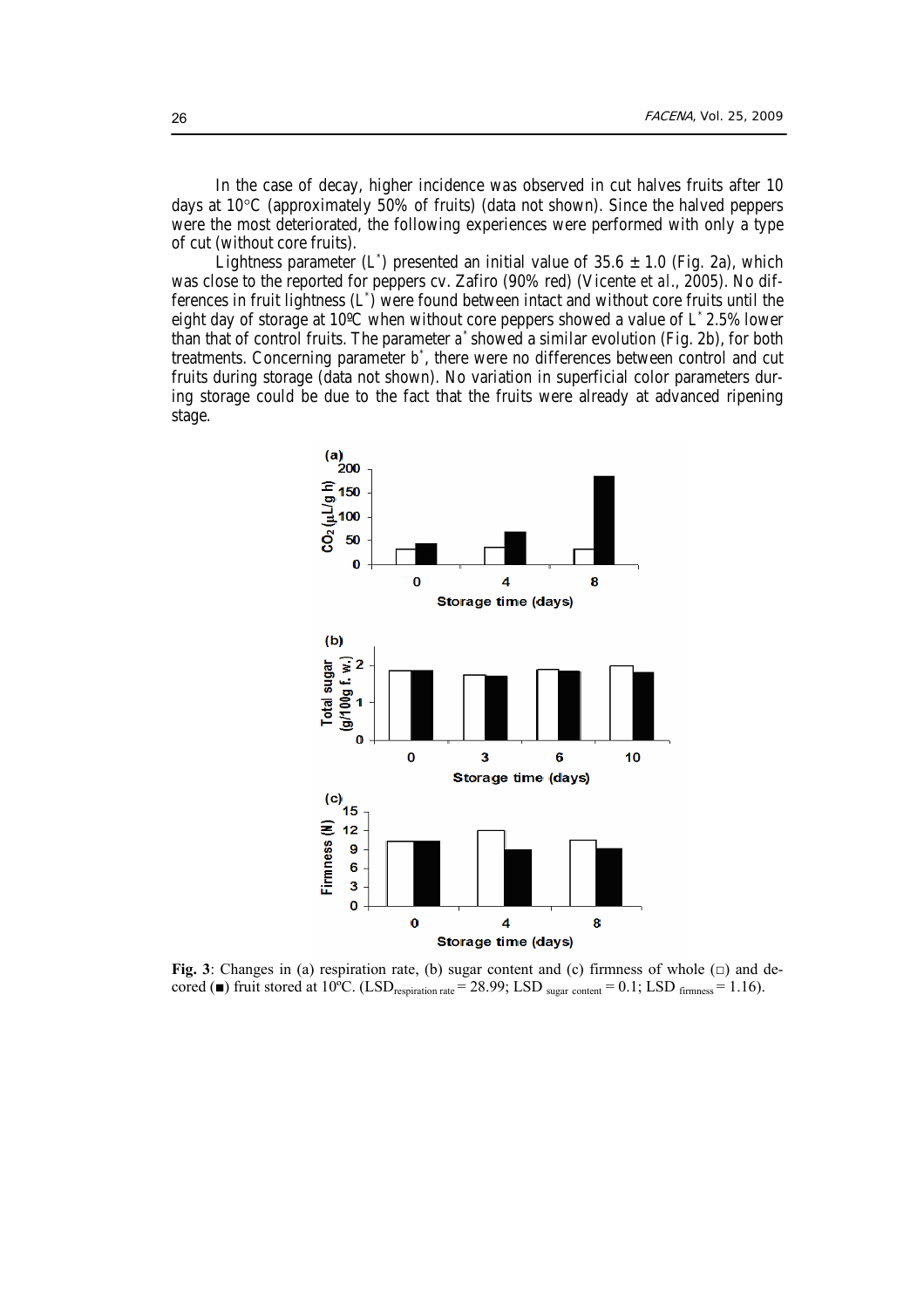Peppers are fruits which generally show a low respiration rate, (Barth *et al*., 2004). Initial levels of CO<sub>2</sub> production in whole Cherry peppers were  $32.26 \pm 2.07$  µL/g h, and did not change significantly during storage at 10ºC (Fig. 3a). These results were similar those reported by other authors for other pepper varieties (González-Aguilar *et al*., 1999).

 One of the changes promoted as response to the wound during the preparation of fresh-cut vegetables is the respiration increase (Barth *et al*., 2004; Beaulieu *et al*., 2003). Respiration rate increased to value of  $44.84 \pm 2.54$  µL/g h immediately after the cut, presenting a continuous increment throughout the storage (Fig. 3a). At the end of the storage period, the  $CO<sub>2</sub>$  production of cut peppers increased about 4 fold, which may be attributed to the deterioration observed. A similar behavior was informed for green chilly peppers stored for 6 days at 10 ºC (Kang *et al*.,1997), and for diced green and red bell peppers (El-Bassuoni *et al*.,1994).

The main sugars influencing peppers fruit taste are glucose, fructose and to a lower extent sucrose. Initial values of total sugars were  $1.87 \pm 0.08$  g glucose/100 g fresh weight. During storage sugar content remained practically invariable. Pepper processing did not cause variations in total sugar contents (Fig. 3b). Similarly, Conesa *et al*. (2007a) did not find changes in total sugars in red peppers cut in cubes after 10 days at 5ºC. While, Raffo *et al*. (2007) informed that glucose and fructose of red peppers were constant during 21 days at 7.5ºC. Contrarily, Raffo *et al*. (2008) observed a significant increase for sliced red peppers stored for  $\overline{9}$  days at 8 °C, due to the effect of concentration related to the water loss. In our experiences there was only a slight dehydration.

Tissue softening is a very serious problem with fresh-cut fruit products that can limit shelf-life. Vicente *et al*. (2005) reported a reduction in Zafiro peppers upon storage for 12 days at 10º C. González Aguilar *et al*. (2004) found a continuous decrease of firmness in green cut peppers, stored in MAP during 14 days at 10°C. The authors related this decrease to fungal growth. Toivonen *et al*. (2004) found a decrease in the firmness of green cut peppers stored in modified atmosphere at 10°C for 10 days. However in the present study the firmness virtually did not change in whole fruits during storage at 10ºC. In contrast, firmness decreased slightly in de-cored peppers, reaching values 13% lower than the whole fruits ones at the end of storage (Fig. 3c) which could be related to the slight dehydration and damage observed.

The Cherry peppers presented initially total carotenoid content expressed as β−carotene of 276 ± 9 µg/g fresh weight. At the end of the storage at 10ºC, a slight increase of 8% relative to the initial carotenoids content was detected in whole fruits (Fig. 4). Even so, this increase was not reflected in superficial color evolution. Vicente *et al*. (2005) found an increase of carotenoids in cv. Zafiro 90% red whole peppers at day 12 of storage at 10º C.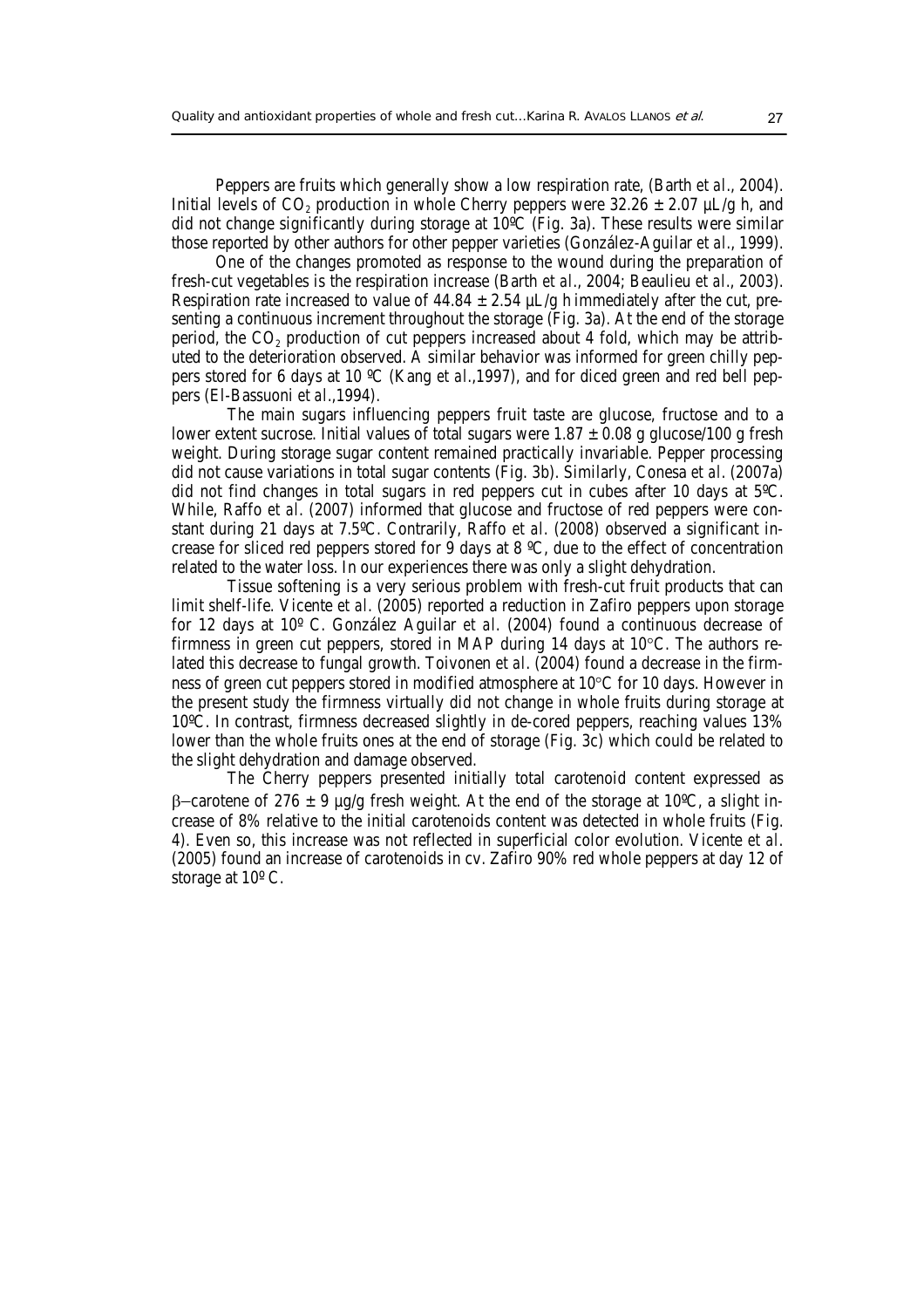

**Fig. 4**: Changes in (a) carotenoid content of whole (□) and de-cored (■) fruit during storage at 10ºC. Bars represent standard error of the mean.

 No significant differences in pigments content were observed between control and without core fruits (Fig. 4). In other assays, fruits with initial carotenoids content of 204 ± 4 µg β−carotene/g fresh weight showed an increase of 40% during the storage of whole peppers similar to the evolution of without core fruits.

Total phenols initial level was  $3.90 \pm 0.20$  mg clorogenic acid/g fresh weight. Total phenols values did not change significantly during storage at 10ºC for both assays conditions (whole and without core fruits) (Fig. 5a). Similar results were reported in cut red peppers cv. 'Festos' (Sgroppo *et al*., 2005), whereas a decrease in total phenols level in sliced green peppers stored at 7ºC for 10 days of storage were observed by Toivonen *et al*. (2004).

The initial ascorbic acid content was  $62.7 \pm 1.7$ mg/100g fresh weight and it remained relatively constant in whole fruits during the storage period (Fig. 5b). Hussein *et al*. (2000) did not find changes in the content of vitamin C in green peppers stored at 4ºC. Otherwise, Toor *et al*. (2006) found that a relative stability of ascorbic acid content in stored tomatoes at 7°C could be related to the acidity and the presence of phenols and flavonoids in tissue. On the other hand, Raffo *et al*. (2007) informed a slight increase of ascorbic acid content in whole red peppers stored for 21 days at 7.5ºC.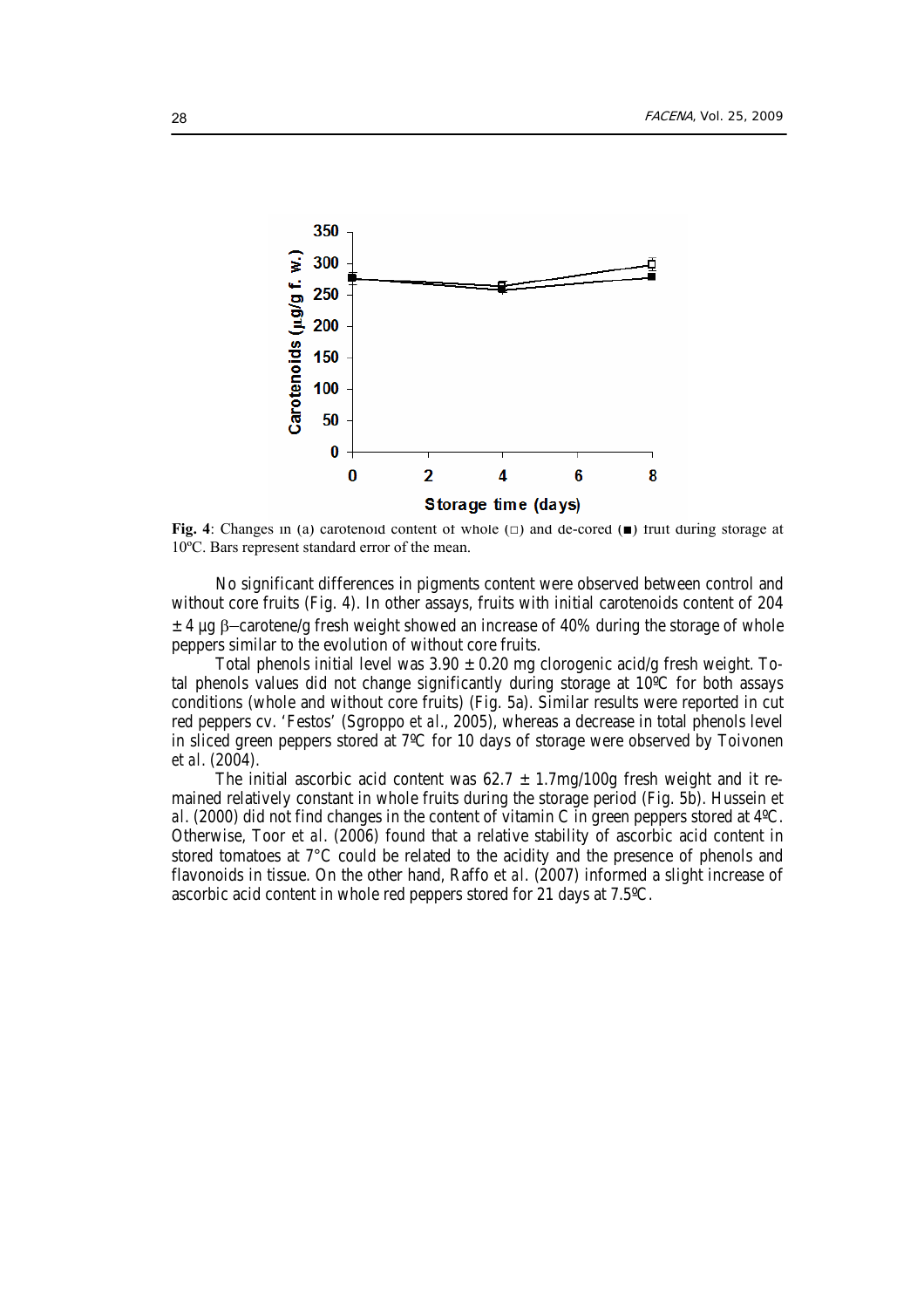

**Fig. 5**: Changes in (a) total phenols, (b) ascorbic acid content and (c) antioxidant capacity of whole (□) and de-cored (**■**) fruit during storage at 10ºC. Bars represent standard error of the mean.

 The content of ascorbic acid remained almost constant in without core Cherry peppers during storage at 10ºC. In addition, no differences were observed between control and de-cored fruits (Fig. 5b). González-Aguilar *et al*. (2004) found that ascorbic acid content of cut green peppers (cv. 'Wonder') did not change during the storage at 10ºC, while Raffo *et al*. (2008) reported an increment in ascorbic acid content in sliced red peppers stored at  $8^{\circ}$ C, relating those changes to the concentration effect associated to water loss. On the other hand, Hussein *et al*. (2000) informed a vitamin C content decreased in sliced green peppers stored at 4ºC.

Antioxidant capacity expressed as  $EC_{50}$  was determined using the radical chromogen DPPH<sup>•</sup>. The initial  $\mathsf{EC}_{50}$  was 41.2  $\pm$  3.6 mg fresh weight. Higher values of  $\mathsf{EC}_{50}$ represent low values of antioxidant activity. Whole fruits showed an  $EC_{50}$  increase of 35% at the third day of storage at 10 $\degree$ C, and then it decreased until the end of storage reaching a no different significant value compared to the initial one at day 10 (Fig. 5c.).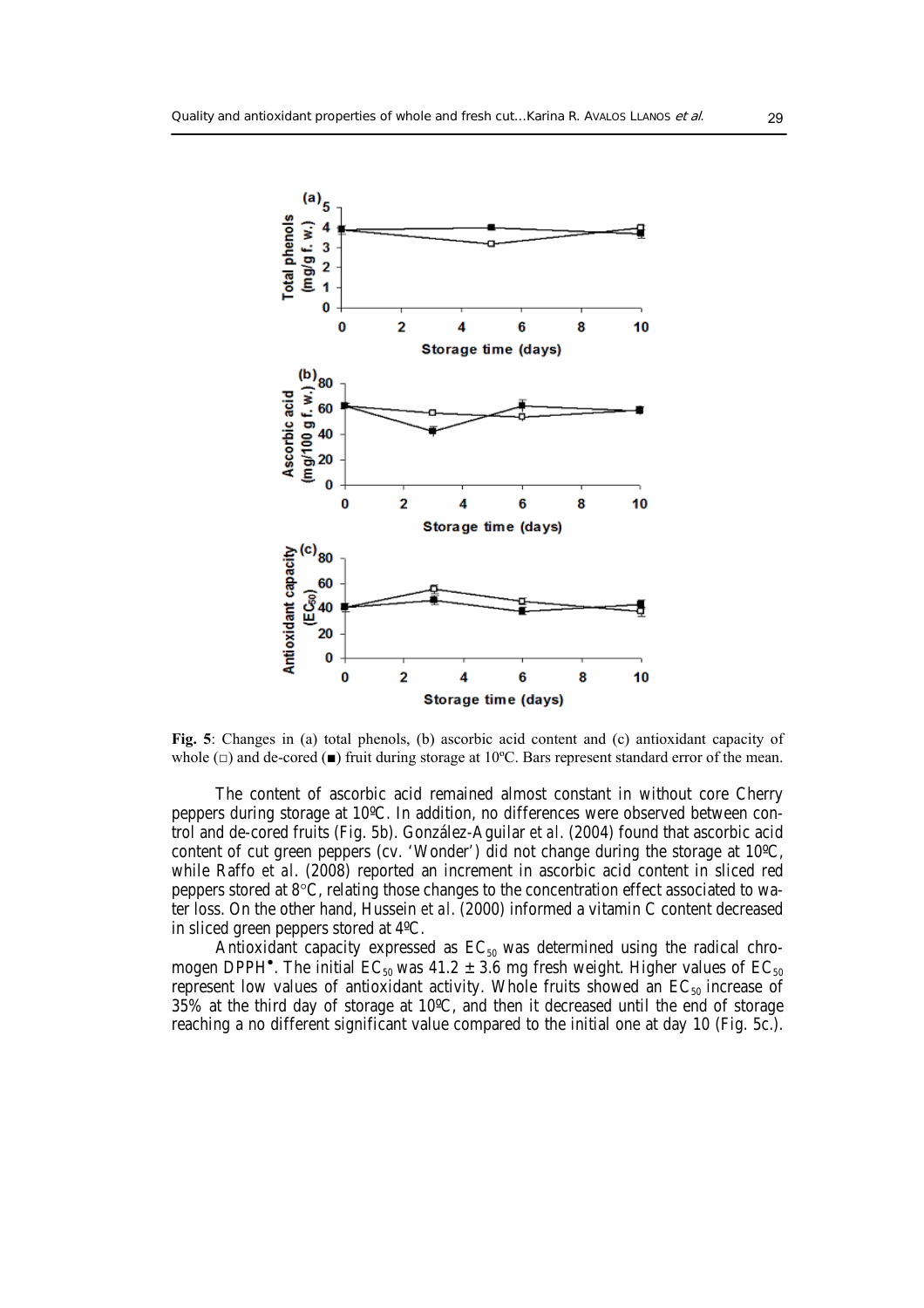Vicente *et al*. (2005) in another variety of whole sweet peppers (cv. 'Zafiro'), did not observe modifications in the antioxidant capacity at day 12 of storage at 10ºC.

 $EC_{50}$  in without core Cherry peppers relatively unchanged during the experience. (Fig. 5c). A antioxidant activity decrease more than 20% of the initial level was detected in diced red peppers cv. 'Margarita' at day 7 of storage at 11ºC (Sgroppo *et al*., 2004).

 According to the obtained results, it is evident that no changes relative to the initial antioxidant activity were observed in both whole and without core peppers at the end of storage. Lana *et al*. (2006) did not find differences in the total antioxidant activity, measured using a lipid peroxidation inhibition assay, between whole and sliced tomatoes during the refrigerated storage. Although, Odriozola-Serrano *et al*. (2008) informed an antioxidant capacity decrease in fresh cut tomatoes during the storage.

## **CONCLUSIONS**

Whole Cherry peppers maintained their quality during storage for 10 days at 10°C, presenting slight variation of chemical-physical parameters analyzed. However, de-cored fruits conserved their quality very well for 6-7 days of storage at 10ºC without showing noticeable changes in the carotenoid content, total phenols, ascorbic acid and antioxidant capacity. Due to the scarce variation in the antioxidant characteristics, light processing did not decrease the nutritional quality of the product. Results suggest that Cherry peppers could be marketed as fresh-cut Cherry peppers in the type of without core fruits. Further complementary treatment to refrigeration might be evaluated in fresh cut peppers intended for storage periods longer than 6-7 days.

### ACKNOWLEDGEMENT

 This work is part of the project PI 102-07 *"Cambios Nutricionales y Sensoriales en Productos Vegetales Mínimamente Procesados de la Región del NEA"* financed by SGCyT-UNNE, Argentina. KRALL wishes to thank the CONICET and SGCyT-UNNE for granting her a doctoral scholarship. We also thank to Mr. P. Hermosilla for supplying plant material.

#### **REFERENCES**

- BARTH, M.M.; H. ZHUANG and M.E. SALTVEIT, 2004. Fresh-cut Vegetables. Available from: www.usna.usda.gov/hb66/147freshcutvegetables.pdf. Accessed October 2007.
- BEAULIEU, J.C. and J.R. GORNY, 2003. Fresh-cut fruits. Available from: www.ba.ars.usda.gov/hb66/ 146freshcutfruits.pdf. Accessed September 2007.
- BRAND-WILLIAMS, W.; M.E. CUVELIER and C. BERSET, 1995. Use of a free radical method to evaluate antioxidant activity. *Lebensmittel-Wissenschaft und-Technologie*, 28: 25-30.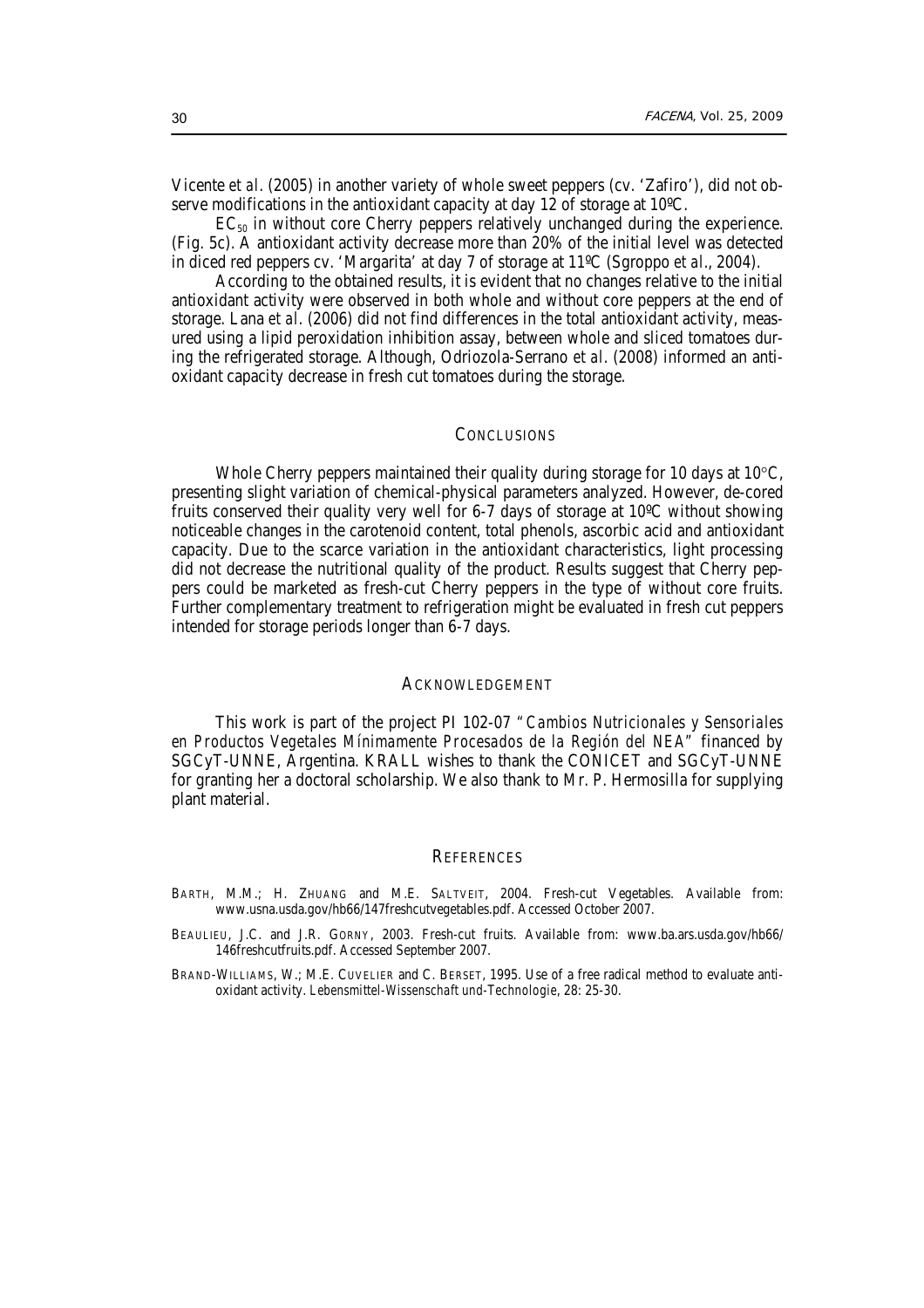- CONESA, A.; F. ARTÉS-HERNÁNDEZ; S. GEYSEN; B. NICOLAÏ and F. ARTÉS, 2007a. High oxygen combined with high carbon dioxide improves microbial and sensory quality of fresh-cut peppers. *Postharvest Biology and Technology*, 43: 230-237.
- CONESA, A.; B.E., VERLINDEN; F. ARTÉS-HeRnández; B. NICOLAÏ and F. ARTÉS, 2007b. Respiration rates of fresh-cut bell peppers under superatmospheric and low oxygen with or without high carbon dioxide. *Postharvest Biology and Technology*, 45: 81-88.
- DAVIES, B.H.; S. MATHEWS and J.T.O. KIRK, 1970. The nature and biosynthesis of the carotenoids of different colour varieties of *Capsicum annuum*. *Phytochemistry*, 9: 797-805.
- EL-BASSUONI, R. and M. CANTWELL, 1994. Low temperatures and controlled atmospheres maintain quality of fresh cut bell pepper. *HortScience*, 29: 448.
- GONZÁLEZ AGUILAR, G.A.; R. CRUZ and R. BAEZ, 1999. Storage quality of bell peppers pretreated with hot water and polyethylene packaging. *Journal of Food Quality*, 22: 287-299.
- GONZÁLEZ AGUILAR, G.A.; J.F. AYALA-ZAVALA; S. RUIZ-CRUZ; E.M. ACEDO-FÉLIX and E. DÍAZ-CINCO, 2004. Effect of temperature and modified atmosphere packaging on overall quality of fresh-cut bell peppers. *Lebensmittel-Wissenschaft und-Technologie*, 37(8): 817-826.
- HOWARD, L.R.; S.T. TALCOTT; C.H. BRENES and B. VILLALON, 2000. Changes in phytochemical and antioxidant activity of selected pepper cultivars (*Capsicum* species) as influenced by maturity. *Journal of Agricultural and Food Chemistry*, 48: 1713-1720.
- HUSSEIN, A.; J.A. ODUMERU, T. AYANBADEJO; H. FAULKNER; W.B. MCNAB; H. HAGER and L. SZIJARTO, 2000. Effects of processing and packaging on vitamin C and β-carotene content of ready-to-use (RTU) vegetables. *Food Research International*, 33: 131-136.
- INFOSTAT/ESTUDIANTIL, 2002.Versión 2.0. Universidad Nacional de Córdoba. Estadística y Diseño. FCA.
- KANG, J.S. and D.S. LEE, 1997. Susceptibility of minimally processed green pepper and cucumber to chilling injury as observed by apparent respiration rate. *International Journal of Food Science and Technology*, 32: 421-426.
- LANA, M.M.and L.M.M. TIJSKENS, 2006. Effects of cutting and maturity on antioxidant activity of fresh-cut tomatoes. *Food Chemistry*, 97(2): 203-211.
- NISPEROS-CARRIEDO, M.O.; B.S. BUSLING and P.E. SHAW, 1992. Simultaneous detection of dehydroascorbic, ascorbic, and some organic acids in fruits and vegetables by HPLC. *Journal of Agricultural and Food Chemistry*, 40: 1127-1130.
- ODRIOZOLA-SERRANO, I.; R. SOLIVA-FORTUNY and O. MARTÍN-BELLOSO, 2008. Effect of minimal processing on bioactive compounds and color attributes of fresh-cut tomatoes. *Lebensmittel-Wissenschaft und— Technologie*, 41: 217-226.
- RAFFO, A.; I. BAIAMONTE; N. NARDO and F. PAOLETTI, 2007. Internal quality and antioxidants content of cold-stored red sweet peppers as affected by polyethylene bag packaging and hot water treatment. *European Food Research and Technology*, 225: 395-405.
- RAFFO, A.; I. BAIAMONTE and F. PAOLETTI, 2008. Changes in antioxidants and taste-related compounds content during cold storage of fresh-cut red sweet peppers. *European Food Research and Technology*, 226: 1167-1174.
- SALUNKHE, D. and B. DESAI, 1991. Postharvest Biotechnology of Vegetables. Boca Raton: CRC Press.
- SGROPPO, S.C.and G.M. MONTIEL, 2004. Estado actual del mercado de frutos y vegetales frescos cortados en Argentina. Pp. 61-69. In G. González-Aguilar, & F. Cuamea-Navarro (Eds.): *CYTED*, *Estado actual del mercado de frutos y vegetales cortados en Iberoamérica*. México.